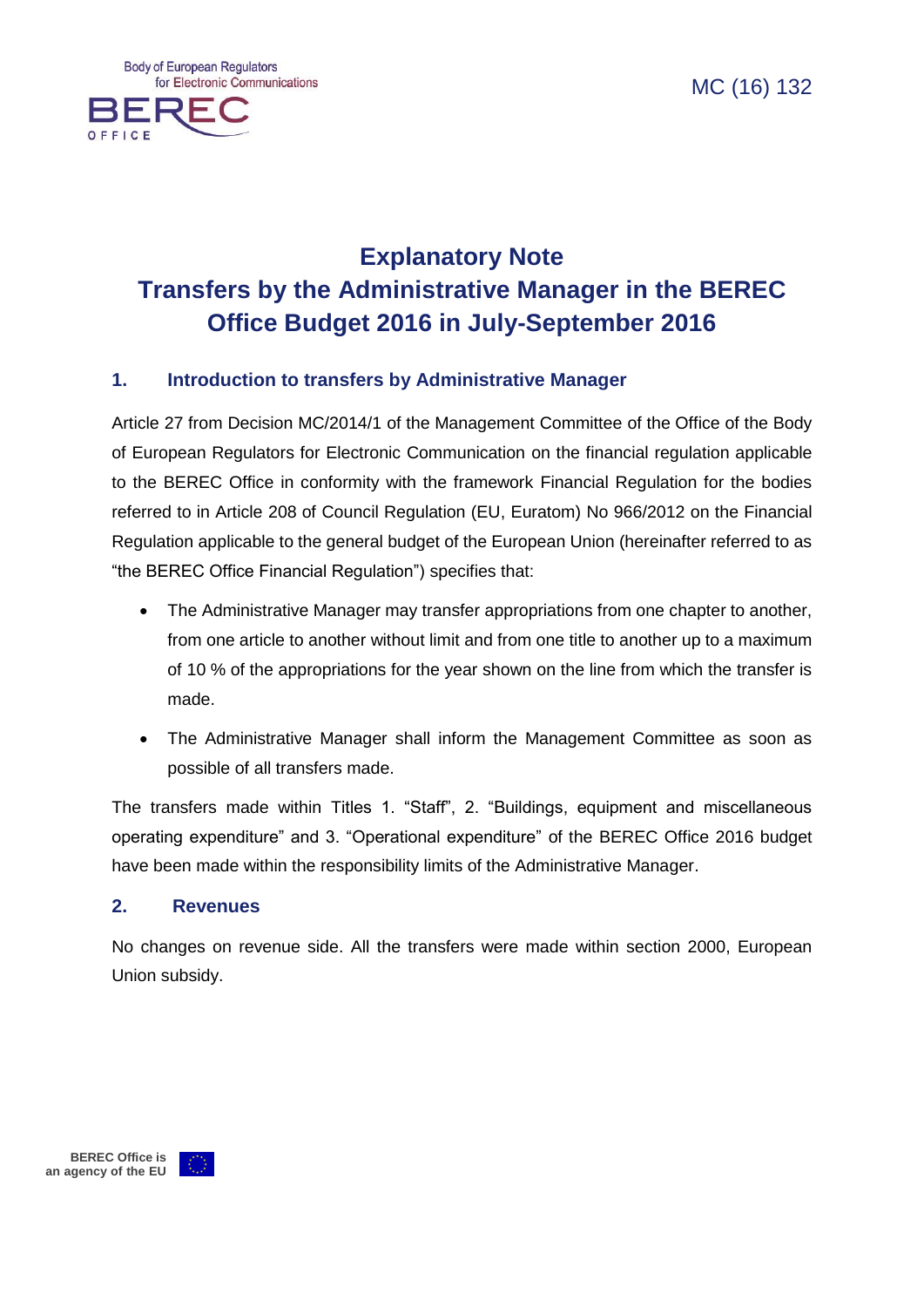# **3. Expenditure**

## **3.1. Transfers within and from title 1**

Legal base: Art. 27(1)(a) of the BEREC Office Financial Regulation – transfers from one title to another up to a maximum of 10% of the appropriations for the year shown on the line from which the transfer is made.

Art.27(1) (b) - transfers from one chapter to another, from one article to another without limit.

The amounts transferred are provided in the table below:

| <b>Title</b><br><b>Chapter</b><br>Item | <b>Description</b>                                                                                         | Budget 2016<br>approved by<br>budgetary<br>authority | <b>Transfers by</b><br>administrative<br>manager<br>January-June<br>2016 | <b>Transfers by</b><br>administrative<br>manager July-<br><b>September</b><br>2016 | <b>Budget with</b><br>transfers | <b>Difference</b><br>(between<br>initial and<br>budget on<br>30.09.2016) |
|----------------------------------------|------------------------------------------------------------------------------------------------------------|------------------------------------------------------|--------------------------------------------------------------------------|------------------------------------------------------------------------------------|---------------------------------|--------------------------------------------------------------------------|
| 1                                      | <b>STAFF</b>                                                                                               | 2,402,000.00                                         | $-64,736.00$                                                             | $-41,305.00$                                                                       | 2,295,959.00                    | $-4%$                                                                    |
| $11$                                   | <b>STAFF IN ACTIVE</b><br><b>EMPLOYMENT</b>                                                                | 1,783,500.00                                         | $-30,900.00$                                                             | $-131,030.00$                                                                      | 1,621,570.00                    | $-9%$                                                                    |
| A-1100                                 | <b>Basic salaries</b>                                                                                      | 780,000.00                                           | $-20,900.00$                                                             | $-66,955.00$                                                                       | 692,145.00                      | $-11%$                                                                   |
| A-1101                                 | Family allowances                                                                                          | 204,000.00                                           |                                                                          | $-10,000.00$                                                                       | 194,000.00                      | $-5%$                                                                    |
| A-1102                                 | Expatriation and<br>foreign-residence<br>allowances                                                        | 202,000.00                                           | $-20,000.00$                                                             | $-46,000.00$                                                                       | 136,000.00                      | $-33%$                                                                   |
| A-1110                                 | Contract staff                                                                                             | 365,514.00                                           | $-15,000.00$                                                             |                                                                                    | 350,514.00                      | $-4%$                                                                    |
| A-1111                                 | Seconded national<br>experts                                                                               | 134,486.00                                           | 25,000.00                                                                |                                                                                    | 159,486.00                      | 19%                                                                      |
| A-1121                                 | Insurance against<br>accidents and<br>occupational<br>disease                                              | 6,000.00                                             |                                                                          | $-375.00$                                                                          | 5,625.00                        | $-6%$                                                                    |
| A-1131                                 | Travel expenses for<br>annual leave                                                                        | 38,500.00                                            |                                                                          | $-7,700.00$                                                                        | 30,800.00                       | $-20%$                                                                   |
| 12                                     | <b>MISCELLANEOUS</b><br><b>EXPENDITURE ON</b><br><b>STAFF</b><br><b>RECRUITMENT</b><br><b>AND TRANSFER</b> | 46,000.00                                            | 5,000.00                                                                 | 15,375.00                                                                          | 66,375.00                       | 44%                                                                      |
| A-1200                                 | Travel expenses                                                                                            | 10,000.00                                            | 5,000.00                                                                 | 17,000.00                                                                          | 32,000.00                       | 220%                                                                     |
| A-1212                                 | Removal expenses                                                                                           | 6,000                                                |                                                                          | $-2,000$                                                                           | 4,000                           | $-33%$                                                                   |
| A-1213                                 | Daily subsistence<br>allowances                                                                            | 15,000.00                                            |                                                                          | 375.00                                                                             | 15,375.00                       | 3%                                                                       |
| 13                                     | <b>MISSION AND</b><br><b>DUTY TRAVEL</b>                                                                   | 201,000.00                                           | 0.00                                                                     | 18,170.00                                                                          | 219,170.00                      | 9%                                                                       |
| A-1300                                 | Mission expenses,<br>duty travel expenses<br>and other ancillary<br>expenditure                            | 201,000.00                                           | 0.00                                                                     | 18,170.00                                                                          | 219,170.00                      | 9%                                                                       |
| 15                                     | <b>TRAININGS</b>                                                                                           | 70,000.00                                            | 0.00                                                                     | 6,180.00                                                                           | 76,180.00                       | 9%                                                                       |
| A-1500                                 | Training                                                                                                   | 70,000.00                                            |                                                                          | 6,180.00                                                                           | 76,180.00                       | 9%                                                                       |
| 16                                     | <b>EXTERNAL SER</b><br><b>VICES</b>                                                                        | 290,000.00                                           | $-38,836.00$                                                             | 50,000.00                                                                          | 301,164.00                      | 4%                                                                       |
| A-1600                                 | <b>External services</b>                                                                                   | 290,000.00                                           | $-38,836.00$                                                             | 50,000.00                                                                          | 301,164.00                      | 4%                                                                       |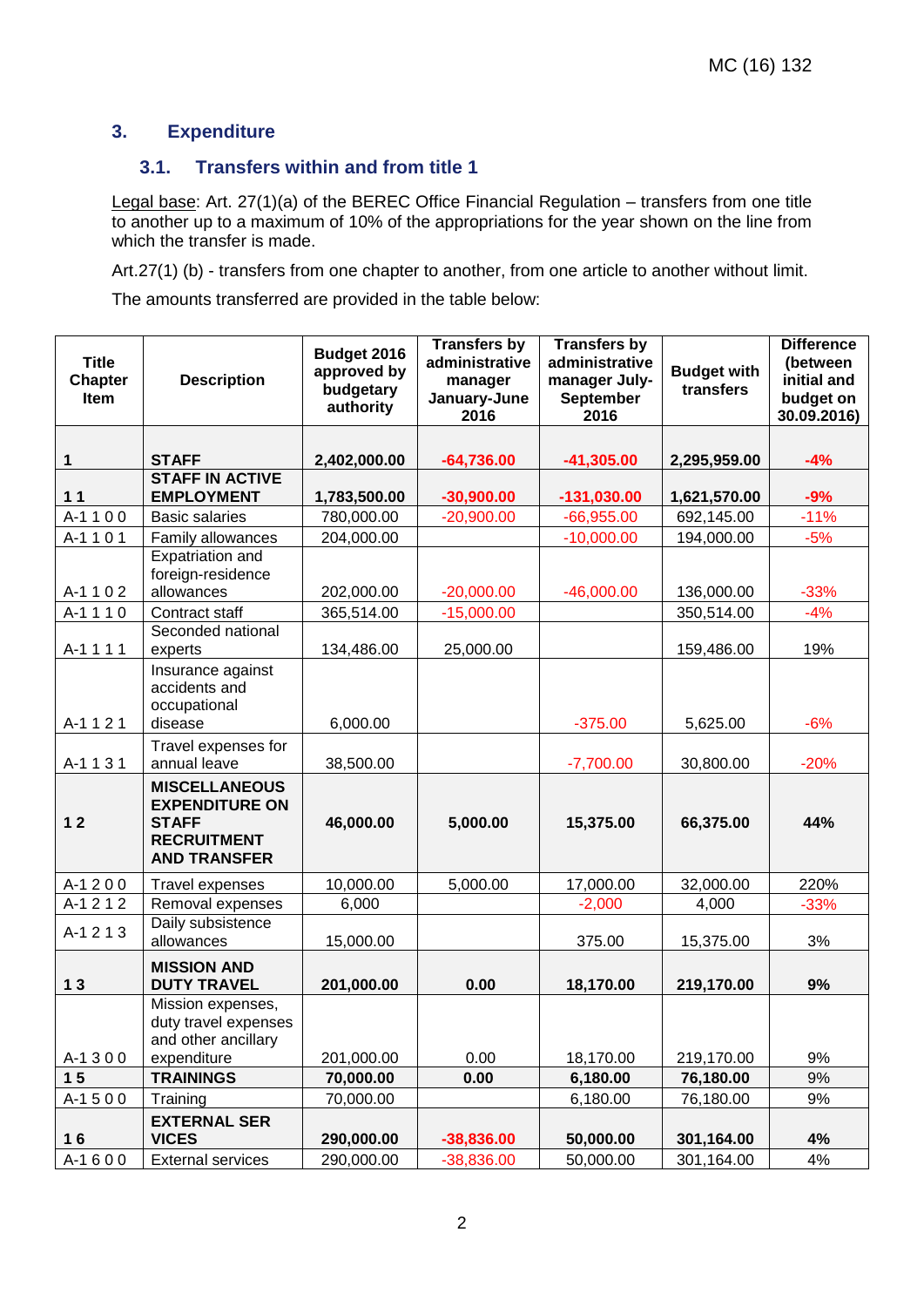#### Explanations:

#### **Transfer from:**

A-1100 - Less expenditure is foreseen due to staff turnover. 5.3 % of the appropriation is transferred to title 2.

A-1101 – Less expenditure on family allowances is foreseen due to staff turnover

A-1102 - Less expenditure on expatriation allowances is foreseen due to staff turnover

A-1121 - Less expenditure on insurance against accidents is foreseen due to staff turnover

A-1131 - Less expenditure on travel for annual leave is foreseen due to staff turnover

A-1212 - Less expenditure on removal allowances is foreseen

#### **Transfers to:**

A-1200 - Due to staff turnover additional recruitments will be performed in 2016, therefore the budget line had to be increased.

A-1213 - Expenses on daily allowances are higher due to the staff turnover

A-1300 – Increase due to estimated increase of missions to be performed in 2016

A-1500 – Increase due to the staff turnover and arrival of new colleagues

A-1600 – Increase due to necessity to translate vacancy notices for the posts which became vacant and to increase resources for traineeship programme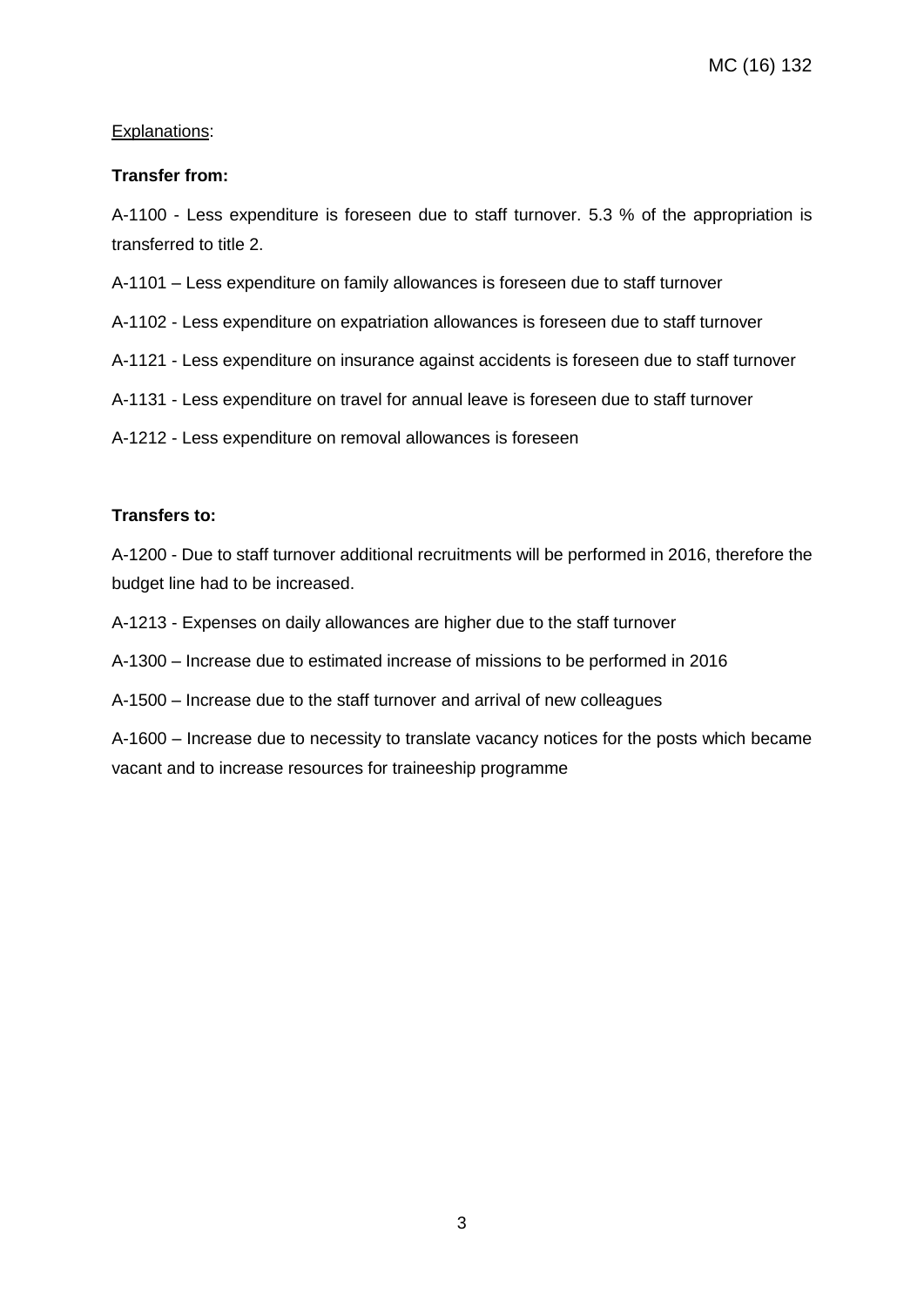# **Transfers within and to title 2**

Legal base: Art. 27(1)(a) of the BEREC Office Financial Regulation – transfers from one title to another up to a maximum of 10% of the appropriations for the year shown on the line from which the transfer is made.

Art.27(1) (b) - transfers from one chapter to another, from one article to another without limit.

The amounts transferred are provided in the table below:

| <b>Title</b><br><b>Chapter</b><br><b>Item</b> | <b>Description</b>                                                  | Budget 2016<br>approved by<br>budgetary<br>authority | <b>Transfers by</b><br>administrati<br>ve manager<br>January-<br><b>June 2016</b> | <b>Transfers by</b><br>administrative<br>manager July-<br><b>September</b><br>2016 | <b>Budget with</b><br>transfers | <b>Difference</b><br>between<br>initial and<br>budget on<br>30.09.2016 |
|-----------------------------------------------|---------------------------------------------------------------------|------------------------------------------------------|-----------------------------------------------------------------------------------|------------------------------------------------------------------------------------|---------------------------------|------------------------------------------------------------------------|
|                                               | <b>BUILDINGS, EQUIPMENT</b><br><b>AND MISCELLANEOUS</b>             |                                                      |                                                                                   |                                                                                    |                                 |                                                                        |
| $\mathbf{2}$                                  | <b>OPERATING</b><br><b>EXPENDITURE</b>                              | 260,505.00                                           | 64,736.00                                                                         | 41,305.00                                                                          | 366,546.00                      | 41%                                                                    |
| 20                                            | <b>RENTAL OF BUILDINGS</b><br><b>AND ASSOCIATED</b><br><b>COSTS</b> | 85,405.00                                            | 6,621.00                                                                          | $-11,300.00$                                                                       | 80,726.00                       | $-5%$                                                                  |
| $A-2000$                                      | Rent                                                                | 33,000.00                                            | 6,201.00                                                                          |                                                                                    | 39,201.00                       | 19%                                                                    |
| $A-2001$                                      | Insurance                                                           | 1,100.00                                             |                                                                                   | 1,200.00                                                                           | 2,300.00                        | 109%                                                                   |
| A-2002                                        | Water, gas, electricity and<br>heating                              | 30,250.00                                            | $-2,346.00$                                                                       | $-900.00$                                                                          | 27,004.00                       | $-11%$                                                                 |
| A-2004                                        | Fitting-out and<br>maintenance of premises                          | 1,055.00                                             | 2,766.00                                                                          |                                                                                    | 3,821.00                        | 262%                                                                   |
| $A-2005$                                      | Security and surveillance<br>of buildings                           | 20,000.00                                            |                                                                                   | $-11,600.00$                                                                       | 8,400.00                        | $-58%$                                                                 |
| 21                                            | <b>INFORMATION</b><br><b>TECHNOLOGY</b><br><b>PURCHASES</b>         | 81,900.00                                            | 14,116.00                                                                         | 21,885.00                                                                          | 117,901.00                      | 44%                                                                    |
| $A-2100$                                      | Computer equipment                                                  | 20,500.00                                            | $-7,500.00$                                                                       | 12,535.00                                                                          | 25,535.00                       | 25%                                                                    |
| $A-2101$                                      | Software                                                            | 12,600.00                                            | $-4,600.00$                                                                       | $-650.00$                                                                          | 7,350.00                        | $-42%$                                                                 |
| A-2102                                        | Other external data<br>processing services                          | 48,800.00                                            | 26,216.00                                                                         | 10,000.00                                                                          | 85,016.00                       | 74%                                                                    |
| 22                                            | <b>MOVABLE PROPERTY</b><br><b>AND ASSOCIATED</b><br><b>COSTS</b>    | 21,000.00                                            | $-6,616.00$                                                                       | 51,620.00                                                                          | 66,004.00                       | 214%                                                                   |
| A-2 2 0 0                                     | Technical installations and<br>electronic office equipment          | 1,000.00                                             | $-116.00$                                                                         | $-880.00$                                                                          | 4.00                            | $-100%$                                                                |
| $A-2210$                                      | Furniture                                                           | 5,000.00                                             |                                                                                   | 55,000.00                                                                          | 60,000.00                       | 1100%                                                                  |
| A-2 2 9 0                                     | Books, newspapers and<br>documentation<br><b>CURRENT</b>            | 15,000.00                                            | $-6,500.00$                                                                       | $-2,500.00$                                                                        | 6,000.00                        | $-60%$                                                                 |
| 23                                            | <b>ADMINISTRATIVE</b><br><b>EXPENDITURE</b>                         | 46,900.00                                            | 44,615.00                                                                         | $-5,680.00$                                                                        | 85,835.00                       | 83%                                                                    |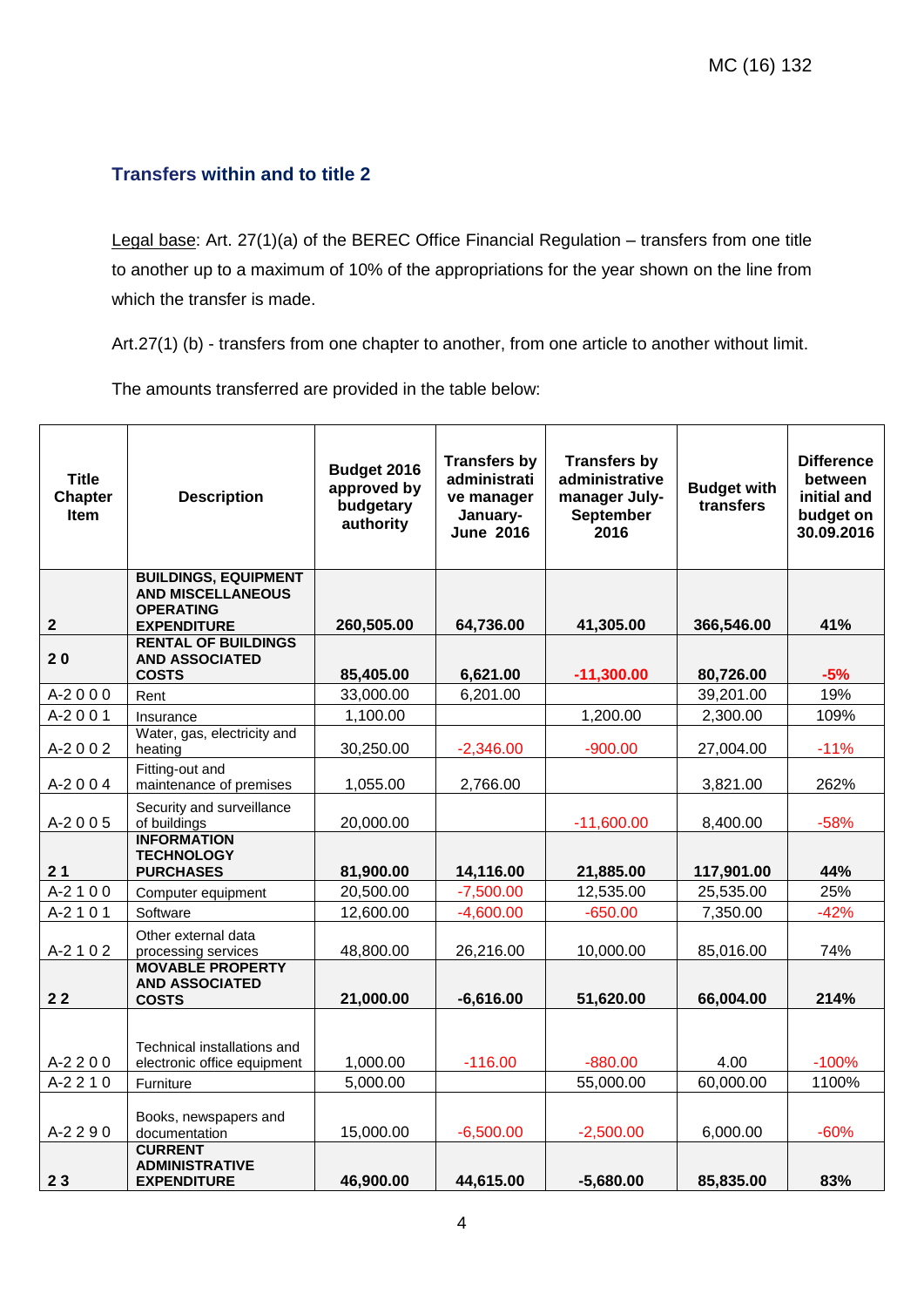| Title<br><b>Chapter</b><br><b>Item</b> | <b>Description</b>                                                  | Budget 2016<br>approved by<br>budgetary<br>authority | <b>Transfers by</b><br>administrati<br>ve manager<br>January-<br><b>June 2016</b> | <b>Transfers by</b><br>administrative<br>manager July-<br><b>September</b><br>2016 | <b>Budget with</b><br>transfers | <b>Difference</b><br>between<br>initial and<br>budget on<br>30.09.2016 |
|----------------------------------------|---------------------------------------------------------------------|------------------------------------------------------|-----------------------------------------------------------------------------------|------------------------------------------------------------------------------------|---------------------------------|------------------------------------------------------------------------|
| $A-2300$                               | Stationery and office<br>supplies                                   | 6,000.00                                             | 2,935.00                                                                          | 3,270.00                                                                           | 12,205.00                       | 103%                                                                   |
| A-2329                                 | Other financial charges                                             | 15,000.00                                            |                                                                                   | 3,000.00                                                                           | 18,000.00                       | <b>20%</b>                                                             |
| $A-2330$                               | Legal expenses                                                      | 20,000.00                                            |                                                                                   | $-15,000.00$                                                                       | 5,000.00                        | $-75%$                                                                 |
| A-2 3 5 9                              | Other operating expenses                                            | 5,400.00                                             | 41,680.00                                                                         | 3,050.00                                                                           | 50,130.00                       | 828%                                                                   |
| 24                                     | <b>POSTAGE AND</b><br><b>TELECOMM.</b>                              | 21,300.00                                            | 0.00                                                                              | $-17,850.00$                                                                       | 3,450.00                        | $-84%$                                                                 |
| $A-2410$                               | Telecommunication<br>charges                                        | 20,000.00                                            |                                                                                   | $-17,850.00$                                                                       | 2,150.00                        | $-89%$                                                                 |
| 25                                     | <b>EXPENDITURE ON</b><br><b>FORMAL AND OTHER</b><br><b>MEETINGS</b> | 4,000.00                                             | 6,000.00                                                                          | 2,630.00                                                                           | 12,630.00                       | 216%                                                                   |
| $A-2500$                               | Meetings in general                                                 | 4,000.00                                             | 6,000.00                                                                          | 2,630.00                                                                           | 12,630.00                       | 216%                                                                   |

#### Explanations:

#### **Transfers from:**

A-2002 - Less expenditure on utilities is foreseen

A-2005 - Due to the changes of contract conditions, less expenditure on security services is foreseen

A-2101 - Less expenditure on software is foreseen

A-2200 – No expenditure for technical installations is foreseen

A-2290 - Less expenditure on publications from Publication Office is foreseen

A-2330 - As there was no legal expenditure in the 1st semester and no new legal cases are open, less expenditure is foreseen

A-2410 – Expenses on telecommunications lower than the forecast of the beginning of the year.

#### **Transfer to:**

A-2001 - Due to higher expenditure expected for insurance, the budget line had to be increased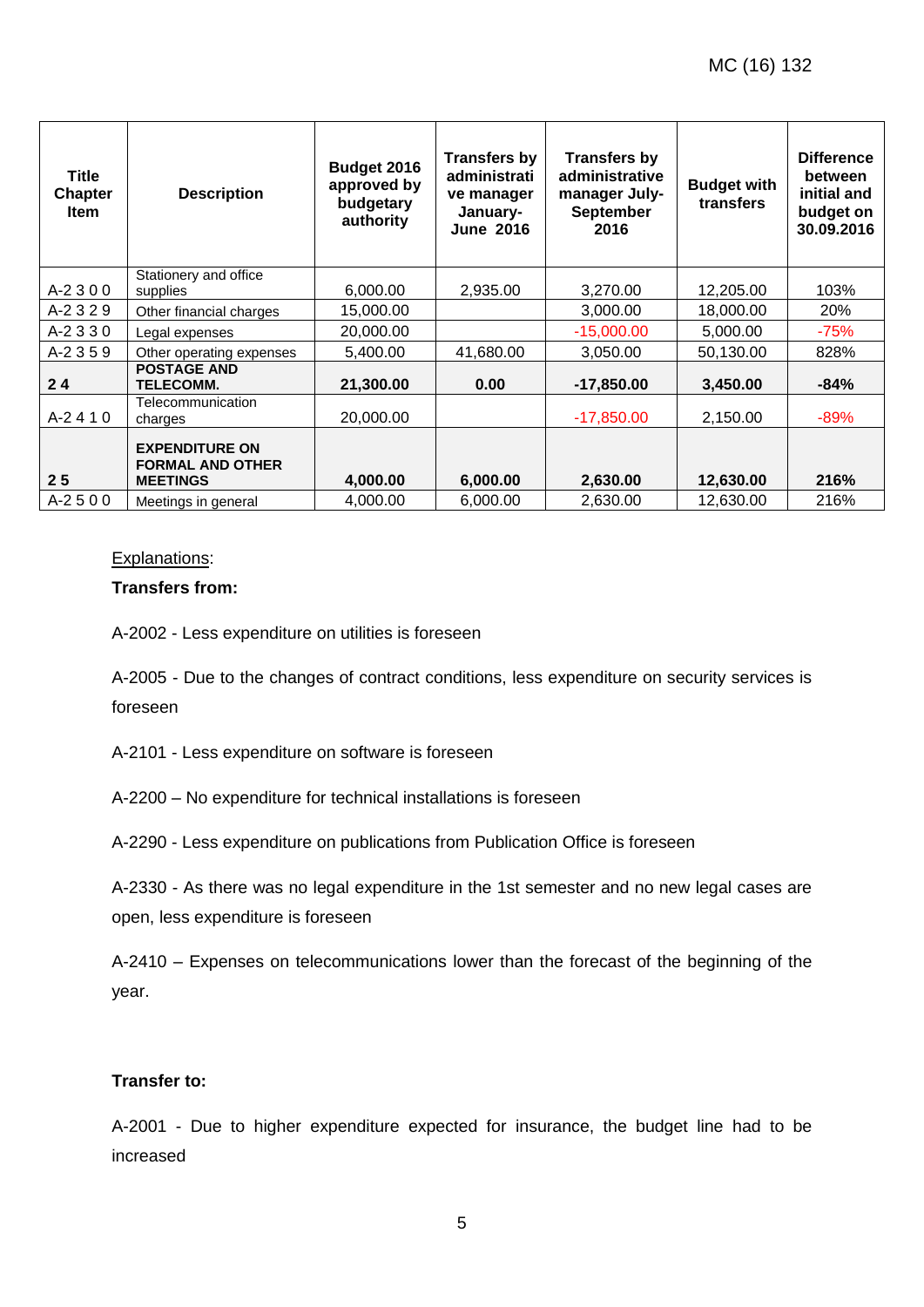A-2100 - The budget line 'Computer equipment' was utilized for supporting the NN public consultation with in-house server solution and it had to be increased for future planned procurements

A-2102 – Increase due to decision to launch new procurement for IT support and maintenance

A-2210 - Increase due to higher estimated costs of furniture to be ordered- refurbishment of the big meeting room for the Audio-Visual conference facilities.

A-2300 – Increase due to necessity to order more branding materials

A-2329 – Increase due to higher prices of the new Commission FWC for external auditors

A-2359 – Increase due to necessity to hold testing of Business Continuity Plan

A-2500 – Increase due to higher expenditure expected for general meetings

#### **3.2. Transfers within title 3**

Legal base: Art. 27(1)(b) of the BEREC Office Financial Regulation – transfers from one chapter to another and from one article to another without limit.

The amounts transferred are provided in the table below:

| <b>Title</b><br><b>Chapter</b><br><b>Item</b> | <b>Description</b>                                                                          | <b>Budget</b><br>2016<br>approv<br>ed by<br>budget<br>ary<br>authorit | <b>Transfers</b><br>by<br>administr<br>ative<br>manager<br>January-<br>June<br>2016 | <b>Transfers by</b><br>administrati<br>ve manager<br>July-<br><b>September</b><br>2016 | <b>Budget with</b><br>transfers | <b>Difference</b><br>(between<br>initial and<br>budget on<br>30.09.2016) |
|-----------------------------------------------|---------------------------------------------------------------------------------------------|-----------------------------------------------------------------------|-------------------------------------------------------------------------------------|----------------------------------------------------------------------------------------|---------------------------------|--------------------------------------------------------------------------|
| 3 <sub>1</sub>                                | <b>Horizontal</b><br>activities (other<br>support not<br>directly related<br>to BEREC WP)   | 822,000                                                               |                                                                                     |                                                                                        | 822,000                         | 0%                                                                       |
| A-3101                                        | Other support<br>activities to<br><b>BEREC</b>                                              | 500,000                                                               |                                                                                     | 125,000                                                                                | 625,000                         | 25%                                                                      |
| $A-3102$                                      | Provision of<br>advice and other<br>ad-hoc services to<br><b>BEREC</b> and other<br>parties | 322,000                                                               |                                                                                     | $-125,000$                                                                             | 197,000                         | $-39%$                                                                   |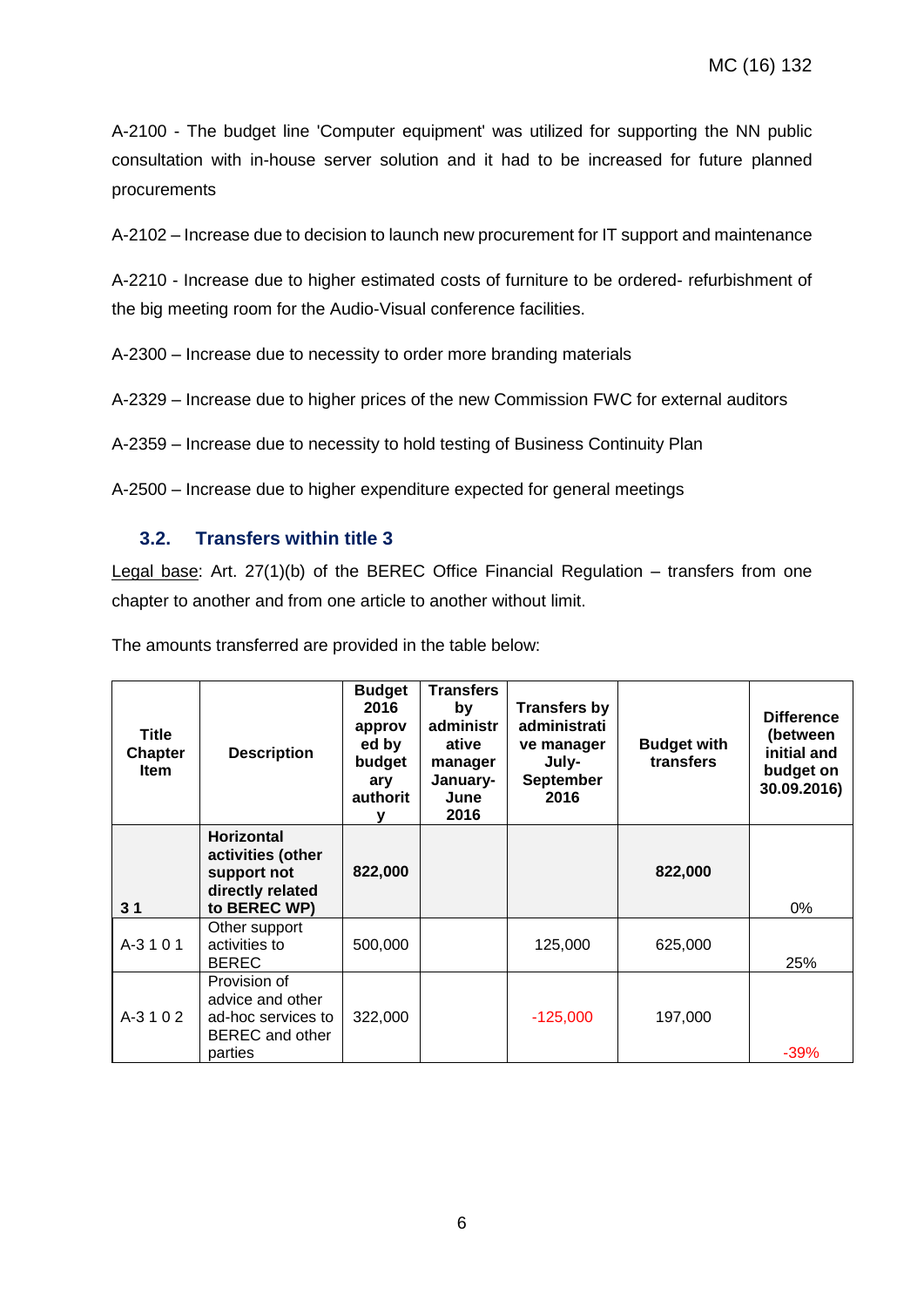# Explanations:

# **Transfers from:**

B-3102 - Due to the postponement of BERECNet Phase 3 to 2017 and reduced amount needed in 2016 for provision of regulatory trainings to BEREC, less expenditure is foreseen

## **Transfer to:**

B-3101 – Increase due to higher expenditure expected for other support activities to BERECincluding extraordinary Plenary meeting, Stakeholder forum with a wider scope and new activities envisaged for communication strategy.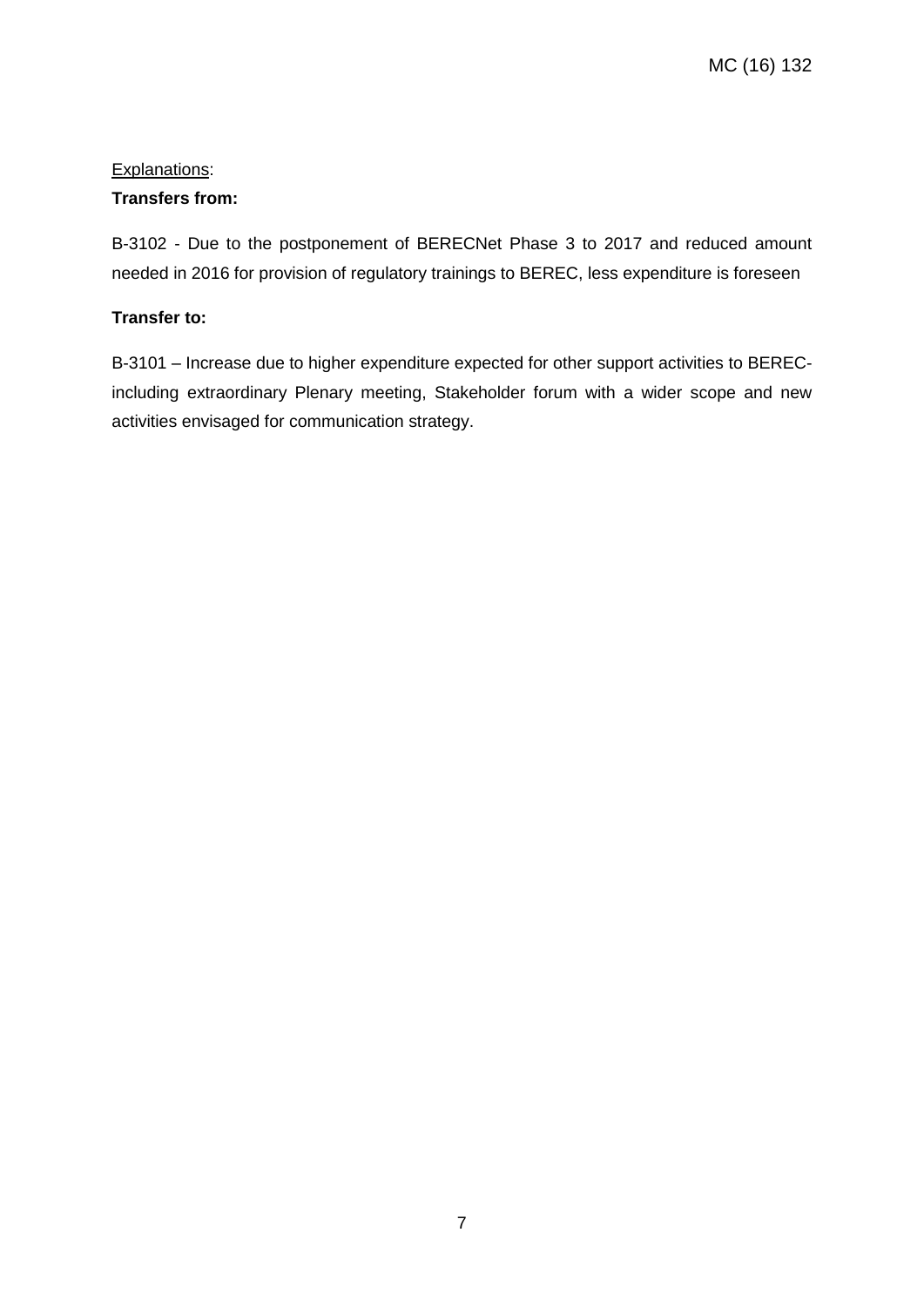# **Annex: Overview of Transfers in BEREC Office Budget 2015 in January-September 2016**

# **Expenditure**

| <b>Budget</b><br>Line | <b>Budget Item Description</b>                                               | Budget 2016<br>approved by<br>budg.<br>authority | <b>Transfers</b><br>Jan-June<br>2016 | <b>Transfers</b><br><b>July 2016</b> | <b>Budget</b><br>with<br>transfers |
|-----------------------|------------------------------------------------------------------------------|--------------------------------------------------|--------------------------------------|--------------------------------------|------------------------------------|
|                       | <b>Budget</b>                                                                | 4,246,000                                        | $\bf{0}$                             | $\bf{0}$                             | 4,246,000                          |
| $\blacktriangleleft$  | <b>STAFF</b>                                                                 | 2,402,000                                        | $-64,736$                            | $-41,305$                            | 2,295,959                          |
| 11                    | <b>STAFF IN ACTIVE EMPLOYMENT</b>                                            | 1,783,500                                        | $-30,900$                            | $-131,030$                           | 1,621,570                          |
| $110$                 | <b>Staff in active employment</b>                                            | 1,186,000                                        | $-40,900$                            | $-122,955$                           | 1,022,145                          |
| 1100                  | <b>Basic salaries</b>                                                        | 780,000                                          | $-20,900$                            | $-66,955$                            | 692,145                            |
| 1101                  | Family allowances                                                            | 204,000                                          |                                      | $-10,000$                            | 194,000                            |
| 1102                  | Expatriation and foreign-residence allowances                                | 202,000                                          | $-20,000$                            | $-46,000$                            | 136,000                            |
| 111                   | <b>Contract staff and other staff</b>                                        | 500,000                                          | 10,000                               | $\bf{0}$                             | 510,000                            |
| 1110                  | Contract staff                                                               | 365,514                                          | $-15,000$                            |                                      | 350,514                            |
| 1111                  | Seconded national experts                                                    | 134,486                                          | 25,000                               |                                      | 159,486                            |
| $112$                 | <b>Employer's social security contributions</b>                              | 58,000                                           | $\bf{0}$                             | $-375$                               | 57,625                             |
| 1120                  | Insurance against sickness                                                   | 37,000                                           |                                      |                                      | 37,000                             |
| 1121                  | Insurance against accidents and occupational disease                         | 6,000                                            |                                      | $-375$                               | 5,625                              |
| 1122                  | Insurance against unemployment                                               | 15,000                                           |                                      |                                      | 15,000                             |
| 1123                  | Constitution or maintenance of pension rights                                | $\Omega$                                         |                                      |                                      | $\Omega$                           |
| $113$                 | <b>Miscellaneous allowances and grants</b>                                   | 39,500                                           | $\mathbf{0}$                         | $-7,700$                             | 31,800                             |
| 1130                  | Childbirth and death allowances and grants                                   | 1,000                                            |                                      |                                      | 1,000                              |
| 1131                  | Travel expenses for annual leave                                             | 38,500                                           |                                      | $-7,700$                             | 30,800                             |
| 1139                  | Other allowances                                                             | $\mathbf 0$                                      |                                      |                                      | $\Omega$                           |
| 119                   | <b>Salary weightings</b>                                                     | $\bf{0}$                                         | $\bf{0}$                             | $\bf{0}$                             | $\bf{0}$                           |
| 1190                  | Salary weightings                                                            | $\mathbf 0$                                      |                                      |                                      | $\mathbf{0}$                       |
| 1191                  | Adjustments to remunerations                                                 | $\Omega$                                         |                                      |                                      | 0                                  |
| $12$                  | <b>MISCELLANEOUS EXPENDITURE ON STAFF RECRUITMENT AND</b><br><b>TRANSFER</b> | 46,000                                           | 5,000                                | 15,375                               | 66,375                             |
| $120$                 | <b>Recruitment expenses</b>                                                  | 10,000                                           | 5,000                                | 17,000                               | 32,000                             |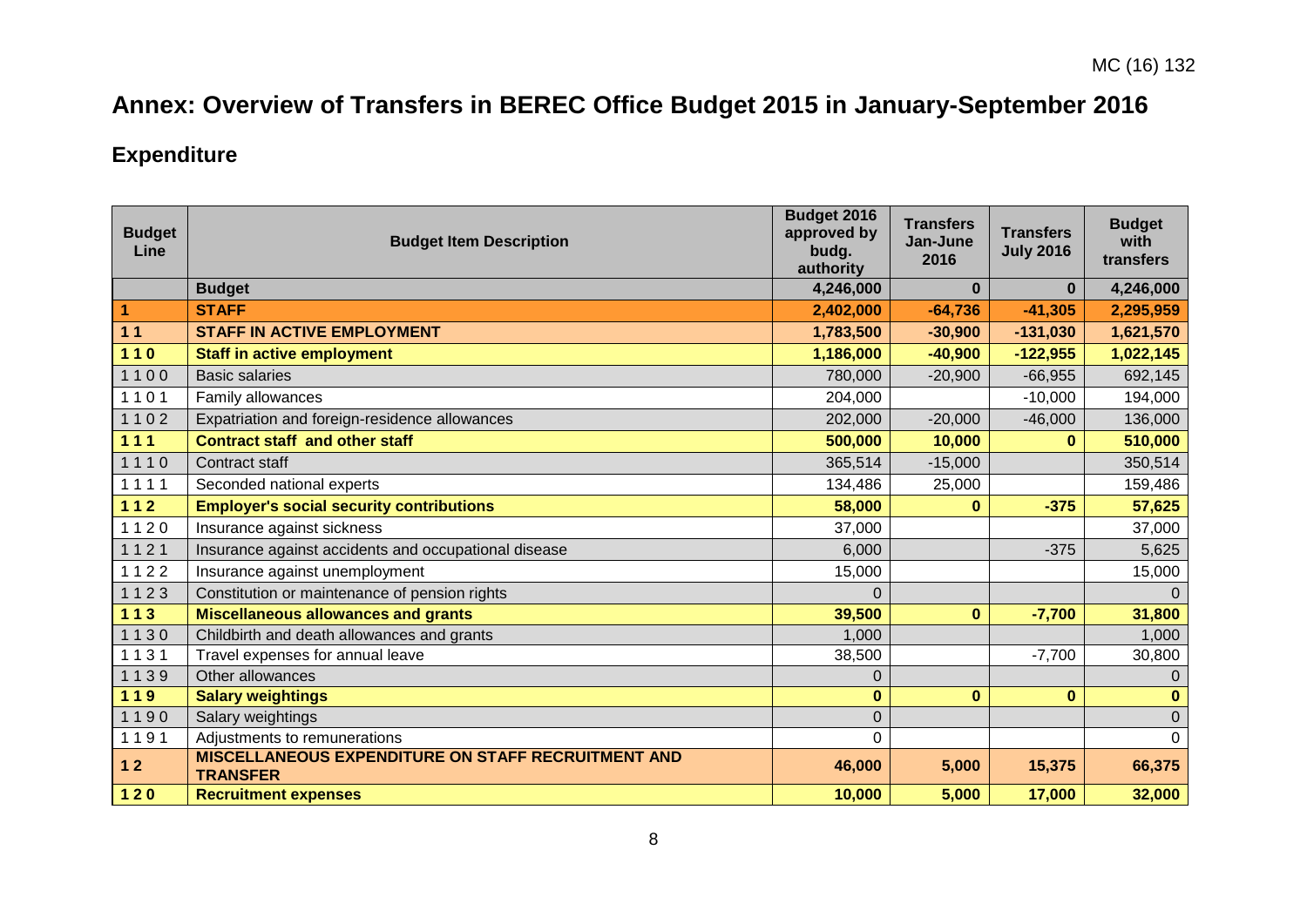| <b>Budget</b><br>Line | <b>Budget Item Description</b>                                                | Budget 2016<br>approved by<br>budg.<br>authority | <b>Transfers</b><br>Jan-June<br>2016 | <b>Transfers</b><br><b>July 2016</b> | <b>Budget</b><br>with<br>transfers |
|-----------------------|-------------------------------------------------------------------------------|--------------------------------------------------|--------------------------------------|--------------------------------------|------------------------------------|
| 1200                  | <b>Travel expenses</b>                                                        | 10,000                                           | 5,000                                | 17,000                               | 32,000                             |
| 1201                  | Miscellaneous expenditure on staff recruitment                                | 0                                                |                                      |                                      | $\Omega$                           |
| $121$                 | <b>Expenses on entering/leaving</b>                                           | 36,000                                           | $\mathbf{0}$                         | $-1,625$                             | 34,375                             |
| 1210                  | Travel expenses on entering/leaving                                           | 3,000                                            |                                      |                                      | 3,000                              |
| 1211                  | Installation, resettlement and transfer allowances                            | 12,000                                           |                                      |                                      | 12,000                             |
| 1212                  | Removal expenses                                                              | 6,000                                            |                                      | $-2,000$                             | 4,000                              |
| 1213                  | Daily subsistence allowances                                                  | 15,000                                           |                                      | 375                                  | 15,375                             |
| 13                    | <b>MISSIONS AND DUTY TRAVEL</b>                                               | 201,000                                          | $\mathbf{0}$                         | 18,170                               | 219,170                            |
| 1300                  | Mission expenses, duty travel expenses and other ancillary expenditure        | 201,000                                          |                                      | 18,170                               | 219,170                            |
| $14$                  | <b>SOCIOMEDICAL SERVICES</b>                                                  | 6,000                                            | $\mathbf{0}$                         | $\bf{0}$                             | 6,000                              |
| $140$                 | <b>Medical service</b>                                                        | 6,000                                            | $\mathbf{0}$                         | $\bf{0}$                             | 6,000                              |
| 1400                  | Medical service                                                               | 6,000                                            |                                      |                                      | 6,000                              |
| 15                    | <b>TRAININGS</b>                                                              | 70,000                                           | $\mathbf{0}$                         | 6,180                                | 76,180                             |
| 150                   | <b>Training</b>                                                               | 70,000                                           | $\mathbf{0}$                         | 6,180                                | 76,180                             |
| 1500                  | Training                                                                      | 70,000                                           |                                      | 6,180                                | 76,180                             |
| 16                    | <b>EXTERNAL SER VICES</b>                                                     | 290,000                                          | $-38,836$                            | 50,000                               | 301,164                            |
| 1600                  | <b>External services</b>                                                      | 290,000                                          | $-38,836$                            | 50,000                               | 301,164                            |
| $17$                  | <b>REPRESENTATION AND MISCELLANEOUS STAFF COSTS</b>                           | 5,500                                            | $\bf{0}$                             | $\bf{0}$                             | 5,500                              |
| 1700                  | Representation, receptions and events, and miscellaneous staff expenses       | 5,500                                            |                                      |                                      | 5,500                              |
| 2                     | <b>BUILDINGS, EQUIPMENT AND MISCELLANEOUS OPERATING</b><br><b>EXPENDITURE</b> | 260,505                                          | 64,736                               | 41,305                               | 366,546                            |
| 20                    | <b>RENTAL OF BUILDINGS AND ASSOCIATED COSTS</b>                               | 85,405                                           | 6,621                                | $-11,300$                            | 80,726                             |
| 200                   | <b>Buildings and associated costs</b>                                         | 85,405                                           | 6,621                                | $-11,300$                            | 80,726                             |
| 2000                  | Rent                                                                          | 33,000                                           | 6,201                                |                                      | 39,201                             |
| 2001                  | Insurance                                                                     | 1,100                                            |                                      | 1,200                                | 2,300                              |
| 2002                  | Water, gas, electricity and heating                                           | 30,250                                           | $-2,346$                             | $-900$                               | 27,004                             |
| 2003                  | Cleaning                                                                      | 0                                                |                                      |                                      | $\Omega$                           |
| 2004                  | Fitting-out and maintenance of premises                                       | 1,055                                            | 2,766                                |                                      | 3,821                              |
| 2005                  | Security and surveillance of buildings                                        | 20,000                                           |                                      | $-11,600$                            | 8,400                              |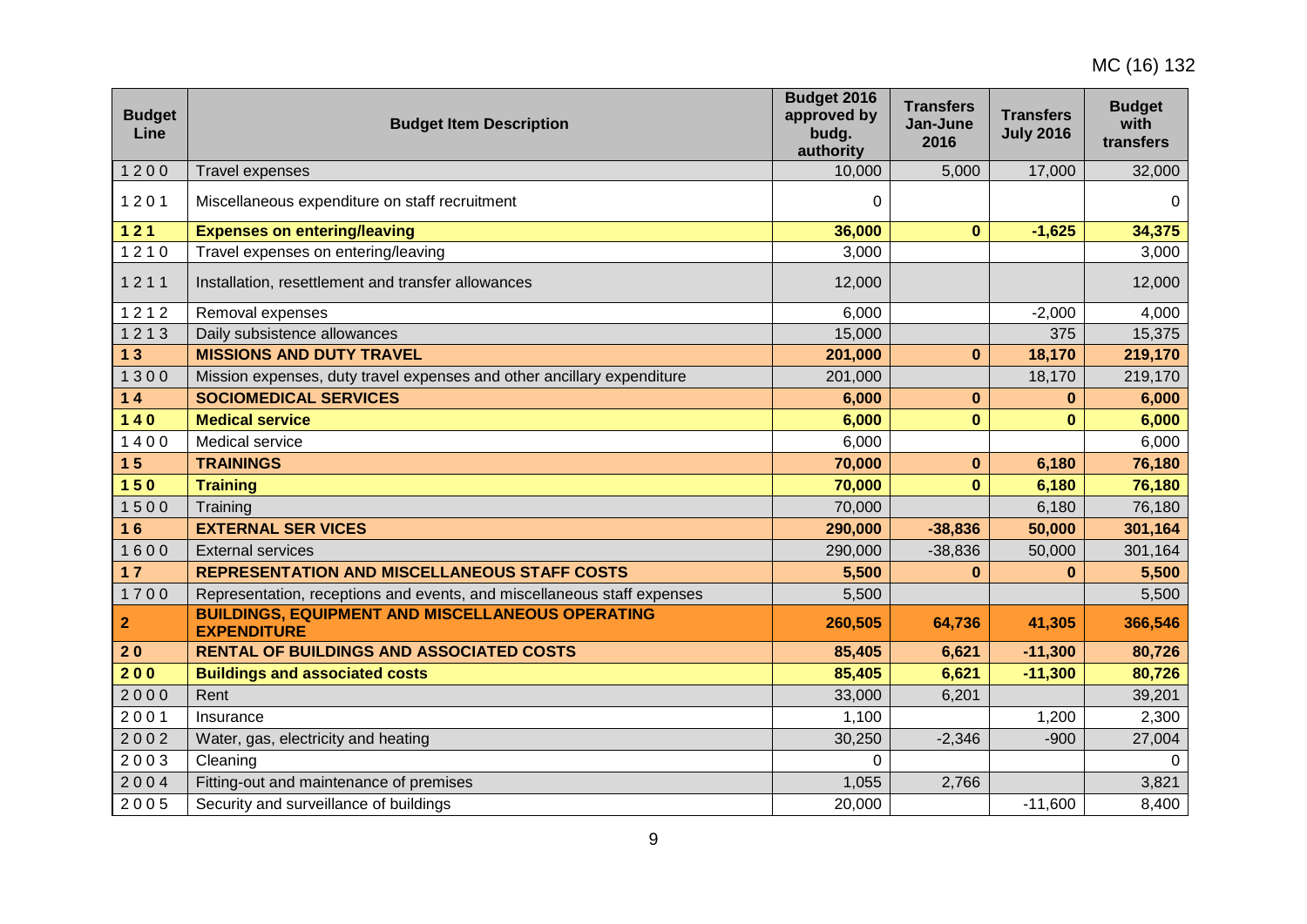| <b>Budget</b><br>Line | <b>Budget Item Description</b>                                                              | Budget 2016<br>approved by<br>budg.<br>authority | <b>Transfers</b><br>Jan-June<br>2016 | <b>Transfers</b><br><b>July 2016</b> | <b>Budget</b><br>with<br>transfers |
|-----------------------|---------------------------------------------------------------------------------------------|--------------------------------------------------|--------------------------------------|--------------------------------------|------------------------------------|
| 2009                  | Other expenditure relating to the acquisition, construction or maintenance of a<br>building | 0                                                |                                      |                                      | $\overline{0}$                     |
| 21                    | <b>INFORMATION TECHNOLOGY PURCHASES</b>                                                     | 81,900                                           | 14,116                               | 21,885                               | 117,901                            |
| 210                   | <b>Information technology purchases</b>                                                     | 81,900                                           | 14,116                               | 21,885                               | 117,901                            |
| 2100                  | Computer equipment                                                                          | 20,500                                           | $-7,500$                             | 12,535                               | 25,535                             |
| 2101                  | Software                                                                                    | 12,600                                           | $-4,600$                             | $-650$                               | 7,350                              |
| 2102                  | Other external data processing services                                                     | 48,800                                           | 26,216                               | 10,000                               | 85,016                             |
| 22                    | <b>MOVABLE PROPERTY AND ASSOCIATED COSTS</b>                                                | 21,000                                           | $-6,616$                             | 51,620                               | 66,004                             |
| 220                   | <b>Technical installations and electronic office equipment</b>                              | 1,000                                            | $-116$                               | $-880$                               |                                    |
| 2200                  | Technical installations and electronic office equipment                                     | 1,000                                            | $-116$                               | $-880$                               | $\overline{A}$                     |
| 221                   | <b>Furniture</b>                                                                            | 5,000                                            | $\mathbf{0}$                         | 55,000                               | 60,000                             |
| 2210                  | Furniture                                                                                   | 5,000                                            |                                      | 55,000                               | 60,000                             |
| 229                   | Other movable property and associated costs                                                 | 15,000                                           | $-6,500$                             | $-2,500$                             | 6,000                              |
| 2290                  | Books, newspapers and documentation                                                         | 15,000                                           | $-6,500$                             | $-2,500$                             | 6,000                              |
| 2291                  | Cars, transport vehicles, and maintenance and repairs                                       | 0                                                |                                      |                                      |                                    |
| 2299                  | Other movable property, and maintenance and repairs                                         | 0                                                |                                      |                                      | $\Omega$                           |
| 23                    | <b>CURRENT ADMINISTRATIVE EXPENDITURE</b>                                                   | 46,900                                           | 44,615                               | $-5,680$                             | 85,835                             |
| 230                   | <b>Stationery and office supplies</b>                                                       | 6,000                                            | 2,935                                | 3,270                                | 12,205                             |
| 2300                  | Stationery and office supplies                                                              | 6,000                                            | 2,935                                | 3,270                                | 12,205                             |
| 232                   | <b>Financial charges</b>                                                                    | 15,500                                           | $\mathbf{0}$                         | 3,000                                | 18,500                             |
| 2320                  | Bank charges                                                                                | 500                                              |                                      |                                      | 500                                |
| 2321                  | Exchange rate losses                                                                        | $\Omega$                                         |                                      |                                      | $\Omega$                           |
| 2329                  | Other financial charges                                                                     | 15,000                                           |                                      | 3,000                                | 18,000                             |
| 233                   | <b>Legal expenses</b>                                                                       | 20,000                                           | $\mathbf{0}$                         | $-15,000$                            | 5,000                              |
| 2330                  | Legal expenses                                                                              | 20,000                                           |                                      | $-15,000$                            | 5,000                              |
| 2331                  | Damages                                                                                     | $\Omega$                                         |                                      |                                      | $\Omega$                           |
| 235                   | <b>Other operating expenses</b>                                                             | 5,400                                            | 41,680                               | 3,050                                | 50,130                             |
| 2350                  | Miscellaneous insurances                                                                    | $\Omega$                                         |                                      |                                      |                                    |
| 2359                  | Other operating expenses                                                                    | 5,400                                            | 41,680                               | 3,050                                | 50,130                             |
| 24                    | <b>POSTAGE AND TELECOMM.</b>                                                                | 21,300                                           | $\bf{0}$                             | $-17,850$                            | 3,450                              |